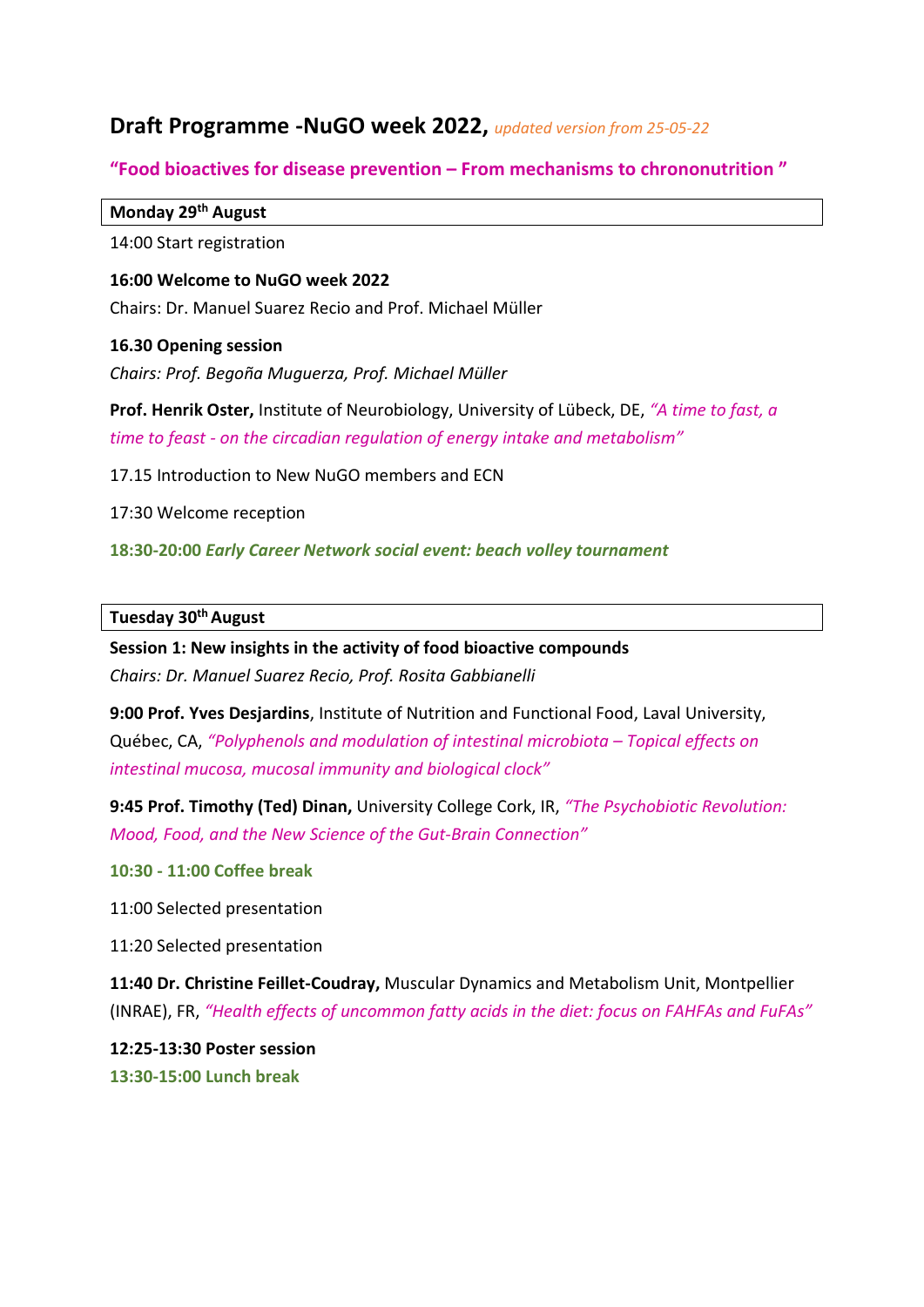## **Session 2: Precision Nutrition**

*Chairs: Prof. Lorraine Brennan, Dr. Lydia Afman* **15:00 Prof. Josep M del Bas,** Nutrition and health unit director en Eurecat - Centro Tecnológico de Catalunya, SP, *Title to be confirmed*

**15:45 Dr. Lydia Afman** (Wageningen University and Research, NL), *Title to be confirmed*

**16:30 - 17:00 Coffee break**

17:00 Selected presentation

**17:20 Prof. Bruce Lee**, Health Policy and Management at the City University of New York, USA, *"Role of systems modelling approaches in Precision Nutrition"*

**18:15 Guided tour Roman Tarraco**

#### **Wednesday 31st August**

**Session 3: Biomarkers and disease: strategies, discoveries and new trends from omics data** *Chairs: Prof. Jaap Keijer, Dr. Cati Picó*

**9:00 Dr. Jean-Charles Martin,** Centre for CardioVascular and Nutrition (C2VN), French National Institute for Agricultural Research, FR, *Title to be confirmed*

09:45-10:05 Selected presentation

10:05-10:25 Selected presentation

#### **10:25 Coffee break**

11:00-11:20 Selected presentation

11:20-11:40 Selected presentation

**11:40 Dr. Paula Oliver** Laboratory of Molecular Biology, Nutrition and Biotechnology (LBNB) University of the Balearic Islands (UIB), *"Blood cell transcriptomic biomarkers for obesity prevention"*

#### **12:25-13:30 Poster session**

**13:30-15:00 Lunch break** 

#### **15:00-15:45 Speaker to be confirmed**

15:45-16:05 Selected presentation

16:05-16:25 Selected presentation

**16:25-17:00 Coffee break**